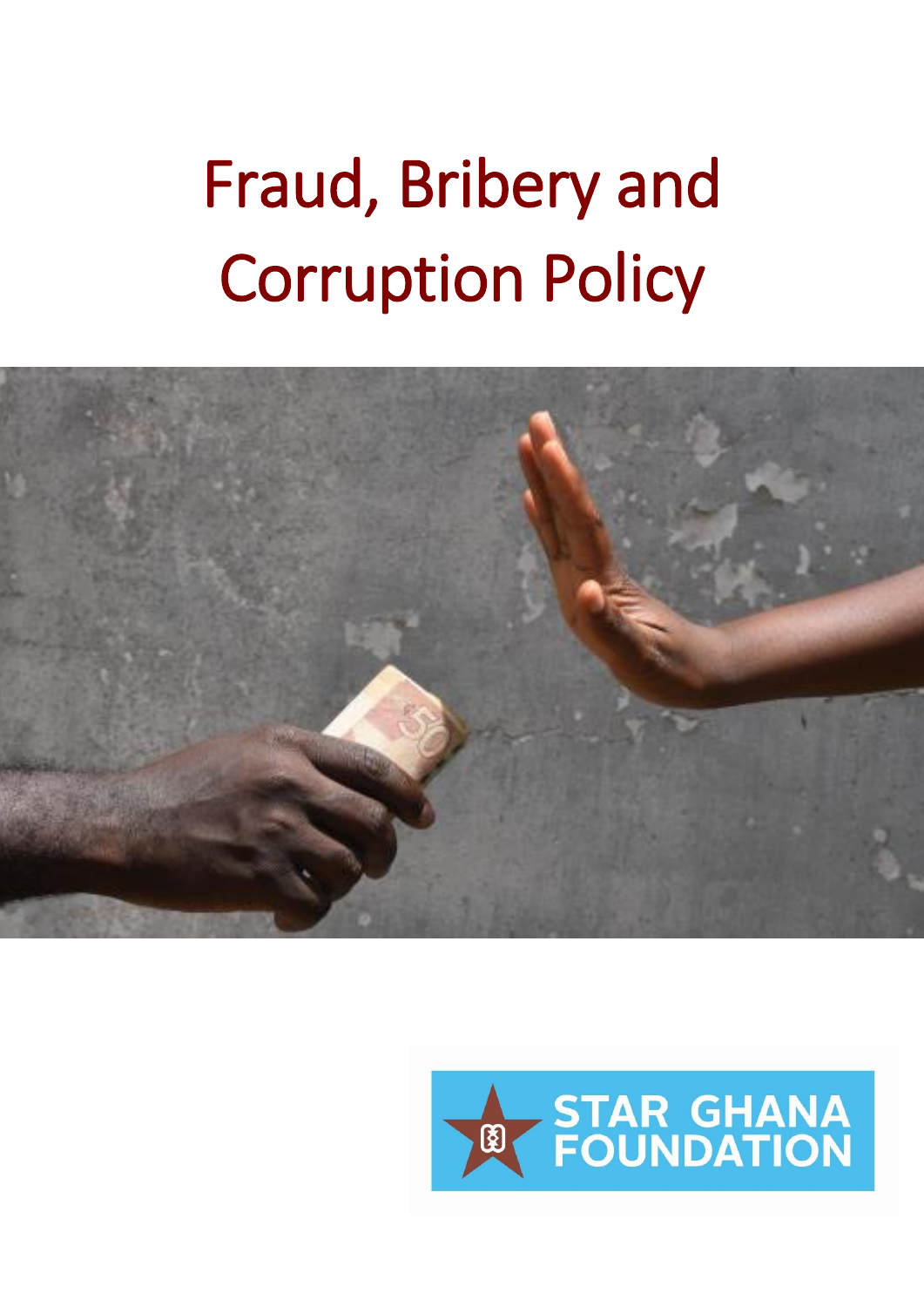

# **Fraud, bribery and corruption Policy**

#### **Introduction**

The purpose of this policy is to set out the Foundation's approach to preventing, detecting, reporting on and responding to fraud, bribery and corruption.

# **15.1 Policies**

- 1. The Foundation has a zero-tolerance policy towards fraud, bribery and corruption committed by staff, directors, members of the Governing Council, consultants, partners or beneficiaries.
- 2. Effective **internal controls** and processes must be in place to help prevent and detect fraud, bribery and corruption.
- 3. All staff, directors, members of the Governing Council and consultants are required to act with honesty and integrity and to safeguard the resources entrusted to them.
- 4. Partners and beneficiaries are required to use funds provided to them by the Foundation for the intended purpose and in compliance with the rules and objectives of their contractual agreements with the Foundation.
- 5. Staff are required to report immediately any incidents or suspicions of fraud, bribery or corruption.
- 6. The Foundation will respond to reported incidents of fraud, bribery and corruption with appropriate and proportionate measures depending on the circumstances of each case, including taking disciplinary, legal or other appropriate action against any party found to have been involved in any such practices.
- 7. The requirements of donors relating to procedures for mitigating the risk of fraud, bribery and corruption and reporting suspicions or allegations of fraud,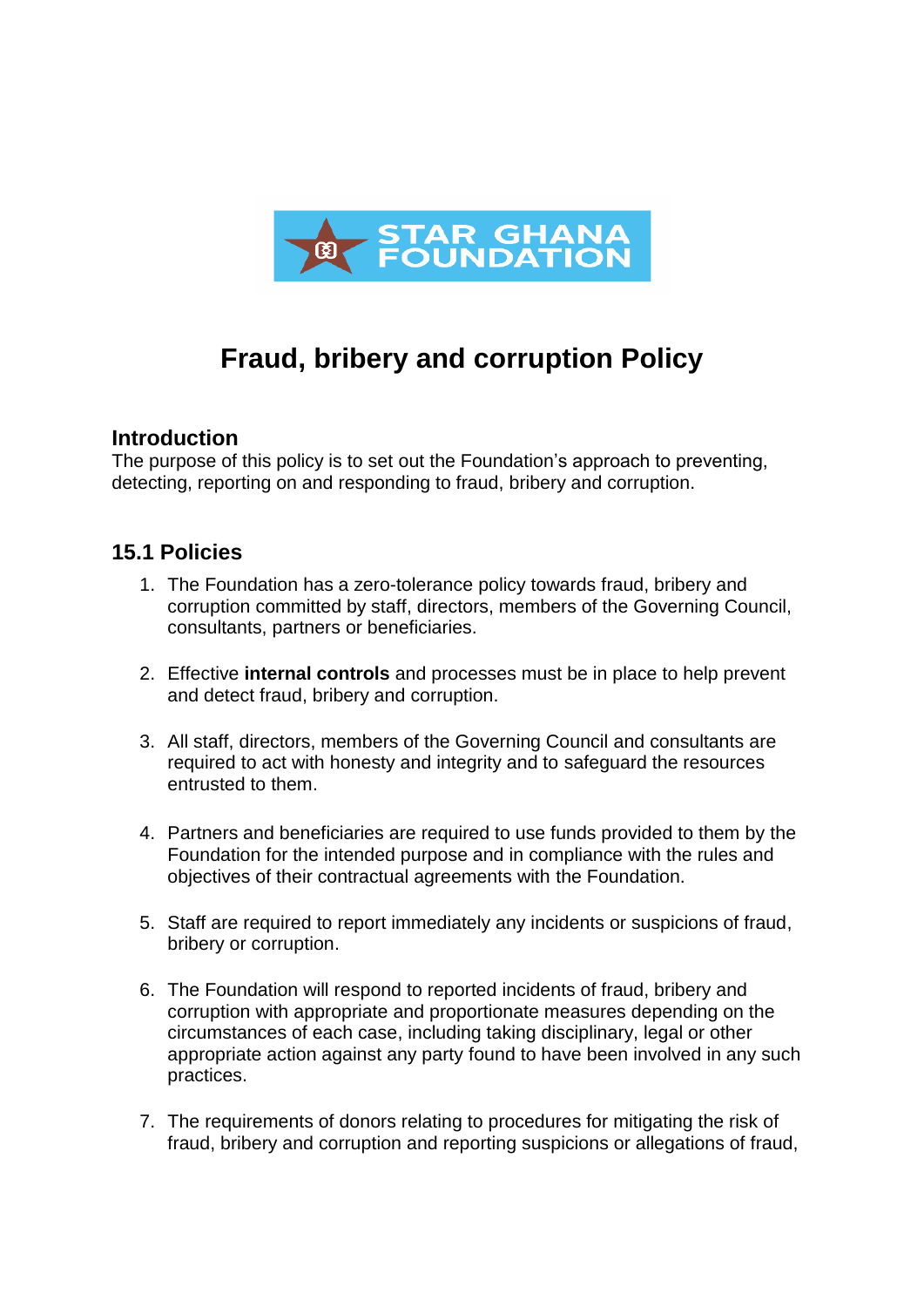bribery and corruption must be followed.

8. Training must be provided to all staff on how to implement and adhere to this policy.

# **15.2. Procedures and guidelines**

# **15.2.1 Definitions**

## **Fraud**

Fraud is: knowingly making an untrue or misleading representation with the intention of making a gain for oneself or another or causing a loss, or risk of loss, to another.

## **Bribery**

A bribe is: the offering, promising, giving, accepting or soliciting of money, a gift or other advantage as an inducement to do something that is illegal or a breach of trust in the course of carrying out the activities of the Foundation.

#### **Corruption**

Corruption is: the abuse of entrusted power for private gain, including:

- dishonest or fraudulent behaviour by those in positions of power, such as managers or government officials
- offering, giving and receiving bribes to influence the actions of someone in a position of power or influence
- the diversion of funds for private gain.

# **15.2.2 Examples of fraud, bribery and corruption**

#### **Examples of fraud**

Procurement fraud

- Staff colluding with suppliers and ordering and paying for goods or services that are not required, have not been delivered or are charged at an excessive rate.
- Staff or third parties creating false invoices in order to obtain payment for goods and services that have not been supplied.
- Staff creating phantom suppliers.
- Staff or third parties altering supplier payment details to divert supplier payments to their own bank account.
- Staff awarding a contract, or preferential terms, to a supplier in return for payments, personal discounts, commission or other benefits or awarding a contract to a relative or other connected party.
- Staff falsifying inventory documents to hide goods diverted during transit or taking items from stores.

#### Expenses fraud

• Staff claiming expenses or allowances to which they are not entitled, including by falsifying receipts.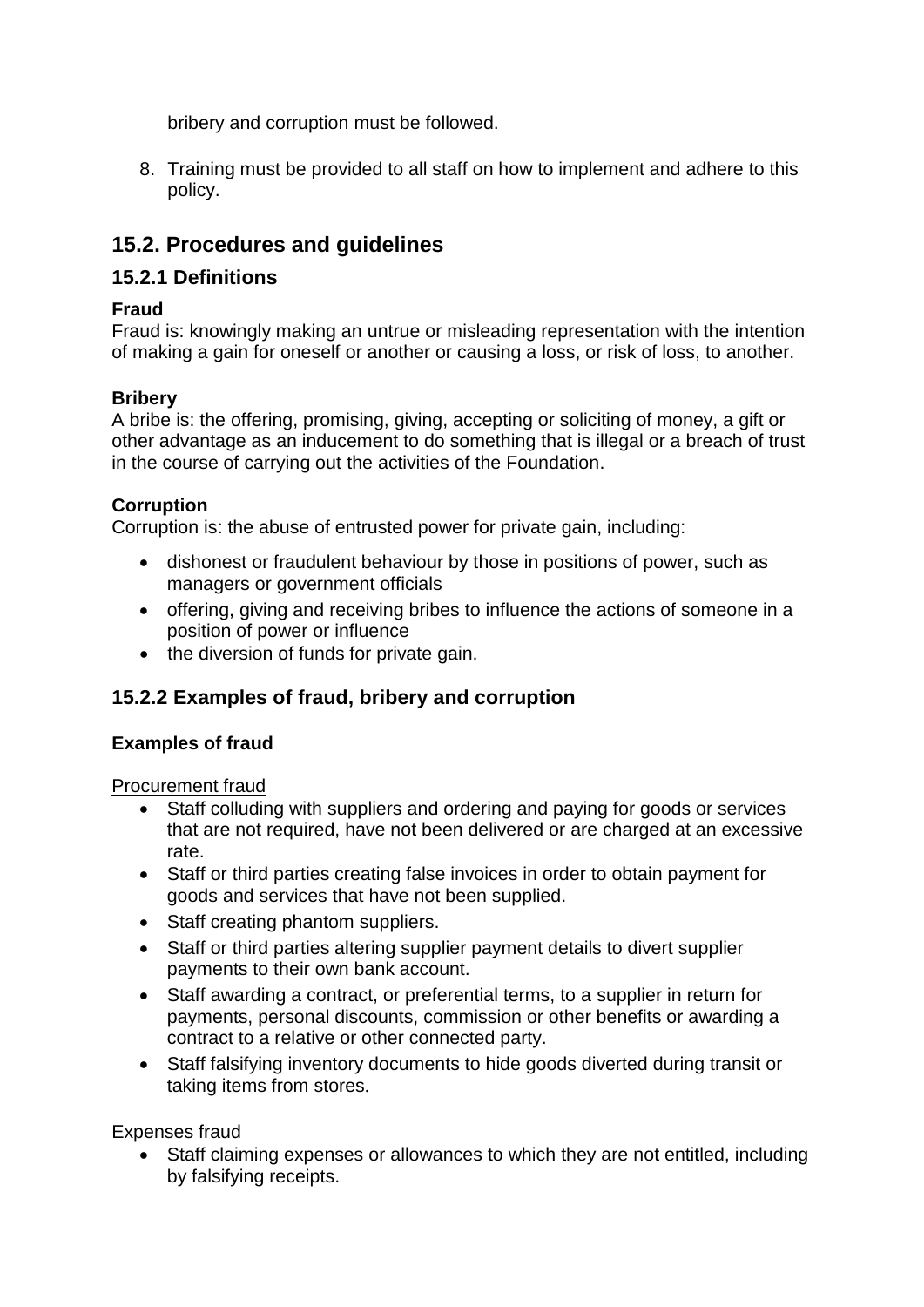• Staff or contractors falsifying travel and subsistence or other expense claims.

#### Payroll fraud

- Staff manipulating the payroll system, for example by creating non-existent employees, to make payments to themselves or others.
- Staff or temporary staff making false or inflated claims for overtime or flexible working.

#### Grants fraud

- Grant recipients not spending grant funds on the purposes intended or keeping funds for personal use and falsifying records to support false claims.
- Staff or third parties submitting false applications from real or fictional individuals or organisations for grants.
- Services to beneficiaries not taking place as intended and reported.

#### **Examples of bribery and corruption**

- A potential supplier provides money or a gift in order to influence a tender process.
- A job applicant pays to increase his/her chance of being offered employment.
- Payments are made to officials with a view to speeding up routine transactions to which the payer is already entitled, for example extra fees to secure services.
- A partner offers payment or other inducement as an incentive for future funding.
- Relatives or friends are given jobs or selected for providing goods and services as a partner, beneficiary or supplier.

#### **15.2.3 Reporting incidents or suspicions**

Actual, potential or suspected incidents of fraud, bribery or corruption must be reported immediately. This applies to incidents related to funds or assets held by the Foundation and funds or assets which have been provided by the Foundation to other organisations. Failure to report could result in disciplinary action.

Staff (other than those involved in any investigation) must not, for their own safety:

- contact the suspected individual in an effort to determine facts or demand restitution
- discuss the case, facts, suspicions or allegations with any other person.

This could also lead to individuals destroying evidence or taking other steps in an attempt to disrupt any follow up action the Foundation may take.

Staff should report any suspected or actual fraud, bribery or corruption and any suspicious acts or events which might give rise to a suspicion of fraud, bribery or corruption to their **line manager** or the Executive Director. If there is a concern that these individuals could be implicated, a report should be made to the Chair of the Governing Council.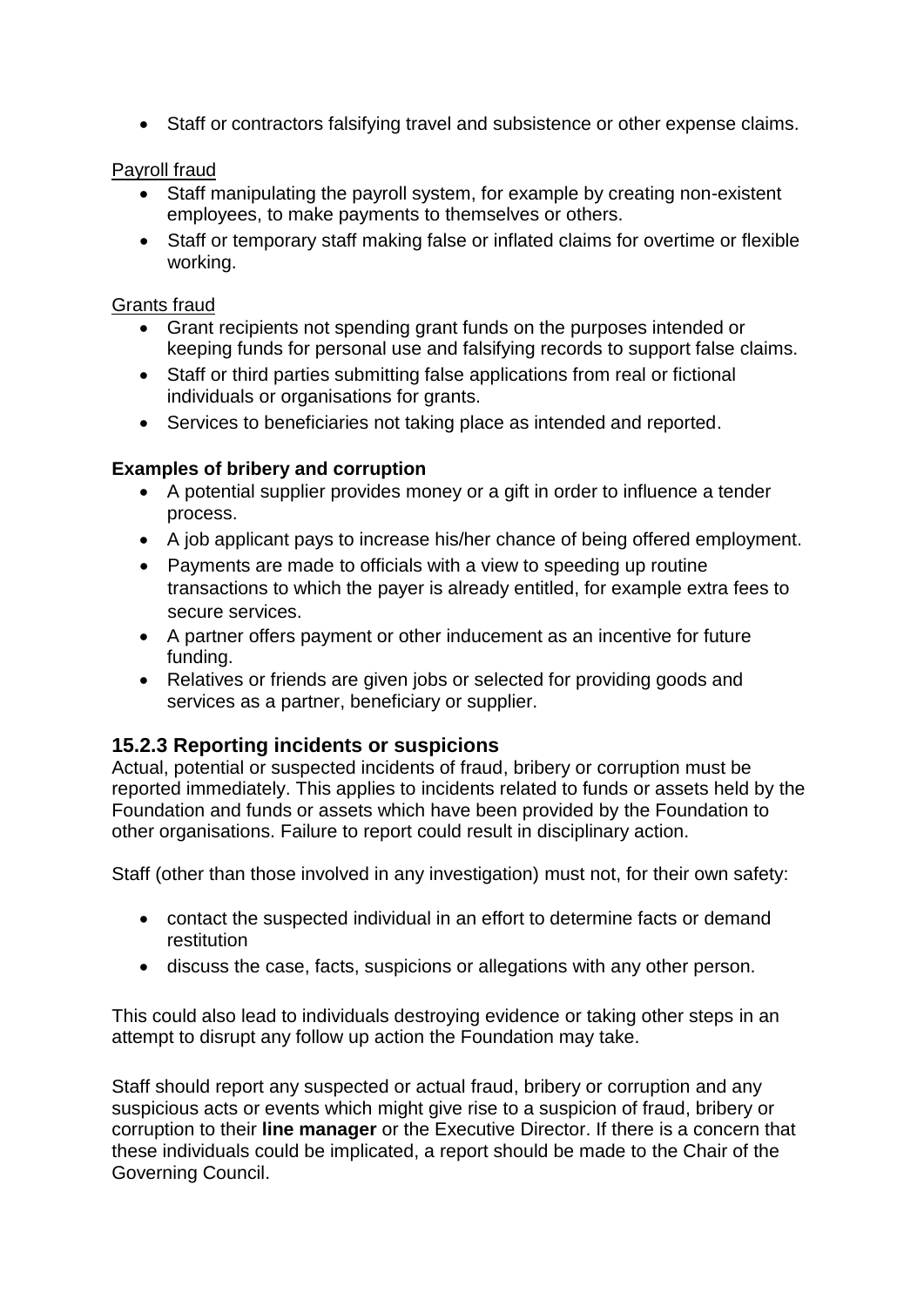Emails for reporting fraud: Executive Director (STAR-Ghana Fraud Reporting: [fraud-stargh@star-ghana.org](mailto:fraud-stargh@star-ghana.org) Governing Council Chair (STAR-Ghana Trustee Fraud reporting): [fraudtrustee](mailto:fraudtrustee-stargh@star-ghana.org)[stargh@star-ghana.org](mailto:fraudtrustee-stargh@star-ghana.org)

Staff will not be penalised for raising a concern in good faith.

#### **15.2.4 Investigation and consequences**

A full investigation of the incident or suspicions will be carried out.

Staff must assist in any investigations by making available all relevant information and cooperating in interviews.

Disciplinary action will be taken against the Foundation's staff involved in incidents of fraud, bribery or corruption. Staff should be aware that actual or attempted fraud, bribery and corruption constitute gross misconduct and grounds for dismissal.

Legal action may be taken in cases where criminal wrongdoing is suspected and reports made to the police or other relevant authorities. Any proposed legal action must be approved by the Executive Director or the Governing Council if the Executive Director is the subject of the legal action.

The Foundation may seek to recover any losses, either through reaching voluntary agreements to reimburse funds or pursuing losses through the courts.

Cases of fraud, bribery and corruption must be reported to the Governing Council.

Following any cases of fraud, bribery or corruption, systems and procedures must be reviewed to prevent similar incidents taking place.

#### **15.2.5 Exceptions**

If a member of staff is faced with a threat to his or her personal safety or that of another person if a payment is not made, it should be paid without fear of recrimination.

The payment and the circumstances in which any such payment is made should be fully documented and reported immediately to the Executive Director.

#### **15.2.6 Recording**

All incidents of actual or suspected fraud, bribery and corruption must be recorded, including the action taken, the outcome of any investigation and the amount of any loss incurred.